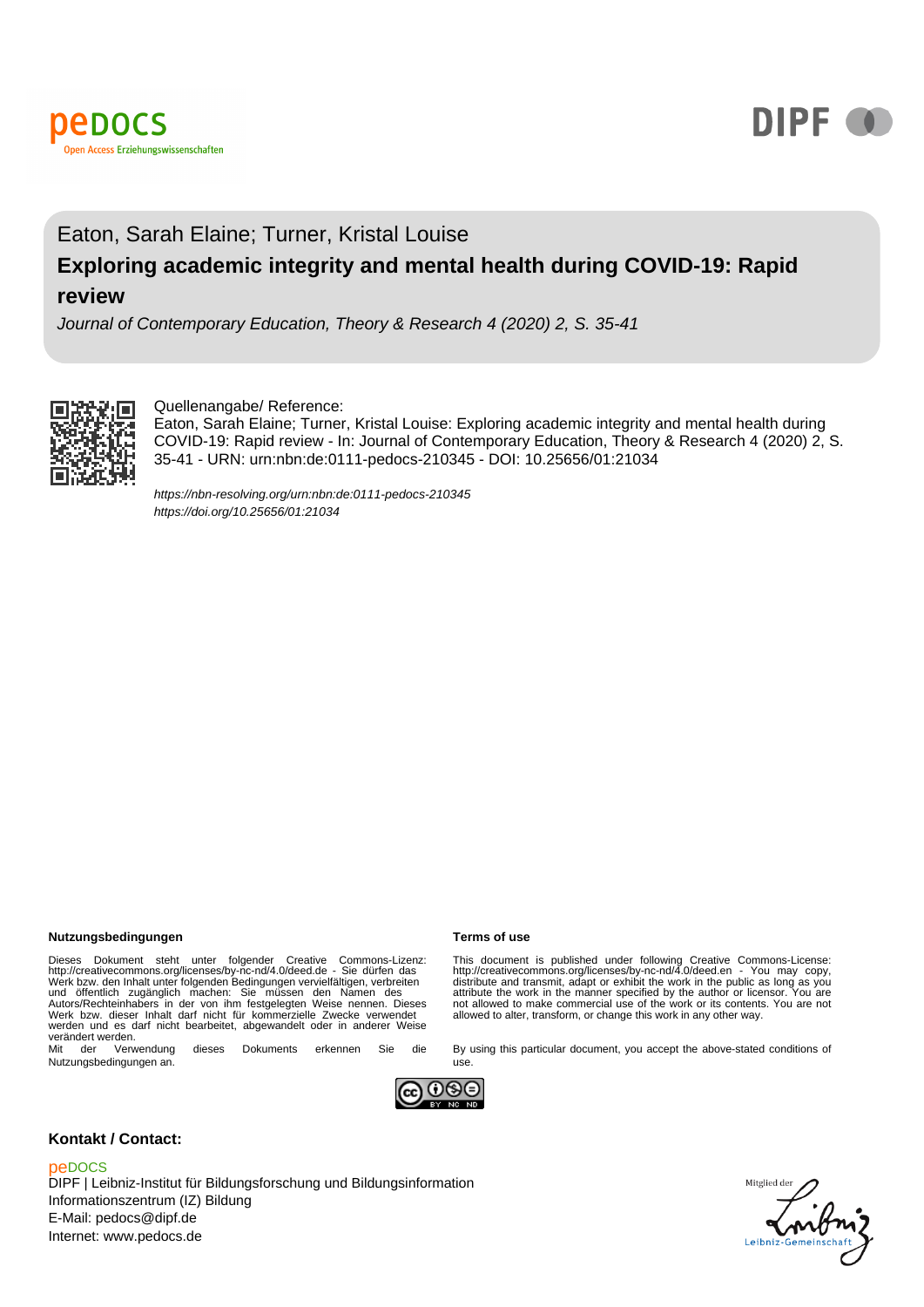Check for updates

# **Exploring academic integrity and mental health during COVID-19: Rapid review**

## *Sarah Elaine Eaton*

University of Calgary, Canada

### **EX** External Louise Turner

University of Calgary, Canada

#### **Abstract**

*Purpose: The goal of this study was to understand the relationship between academic integrity and students' mental health during the COVID-19 crisis.* 

*Methods: We employed a rapid review method to identify relevant data sources using our university library search tool, which offers access to 1026 individual databases. We searched for sources relating to the concepts of (a) COVID-19 crisis; (b) academic integrity; and (c) mental health. We delimited our search to sources published between 01 January and 15 May 2020.*

*Results: Our search resulted in a preliminary data set of sources (N=60). Further screening resulted in a total nine (n=9) sources, which were reviewed in detail. Data showed an amplification of students' anxiety and stress during the pandemic, especially for matters relating to academic integrity. Eproctoring of examinations emerged as point of particular concern, as there were early indications in the literature that such services have proliferated rapidly during the crisis, with little known about the possible impact of electronic remote proctoring on students' well-being.*

*Implications: Recommendations are made for further research to better understand the impact of eproctoring of remote examinations on students' mental health, as well as the connections between academic integrity and student well-being in general.* 

**Keywords:** *academic integrity, mental health, rapid review, COVID-19, e-proctoring*

#### **JEL Classification:** *I21, I28*

**Biographical note:** Sarah Elaine Eaton (e.seaton@ucalgary.ca) is an Associate Professor and the Educational Leader in Residence for Academic Integrity at the University of Calgary. Her research focuses on educational ethics and academic integrity. Kristal Turner (kllumsde@ucalgary.ca) is a longtime Calgarian and Master of Arts student in the Werklund School of Education, Learning Sciences Specialization. Corresponding author: Sarah Elaine Eaton (e.seaton@ucalgary.ca)

#### **1 INTRODUCTION**

Academic integrity is a broad term used to address issues relating to student academic (mis)conduct, mainly in secondary and tertiary education. The term was popularized by the late Donald (Don) McCabe, whose large-scale survey research through the late twentieth and early twenty-first century resulted in academic integrity emerging as a field of research, as well as educational administration and policy (McCabe, 1992, 2016; McCabe, Butterfield, & Treviño, 2012). McCabe framed his work around a values-based approach to academic integrity, focusing on courage, fairness, honesty, respect, responsibility and trust (International Center for Academic Integrity, 2014). He advocated for a pro-active approach that focused on

© 2020 Authors. Published by International Hellenic University ISSN: 2654-0274. UDC: 658.8+338.48+339.1+640(05) [http://doi.org/10.5281/zenodo.42568](http://doi.org/10.5281/zenodo.4256825)25 Published online: 30 October 2020 www.jcetr.gr

upholding and enacting the values of integrity, rather than focusing only on academic misconduct behaviour such as cheating and plagiarism, and other cheating behaviours, such as contract cheating (Clarke & Lancaster, 2006)

There has been ample research on how and why students engage in cheating. One indicator that has consistently been highlighted in the research is that students can feel high levels of anxiety related to academic integrity, ranging from anxiety over not knowing what is expected of them and fear of doing the wrong thing (Adam, 2016; McCabe, 2016), to stress resulting from poor time management and poor planning skills to complete their work on time (Selemani, Chawinga, & Dube, 2018), to pressure to perform due either to a student's own obsession to achieve high grades or familial expectations that signal that anything less than high



Some rights reserved. Except otherwise noted, this work is licensed under **https://creativecommons.org/licenses/by-nc-nd/4.0**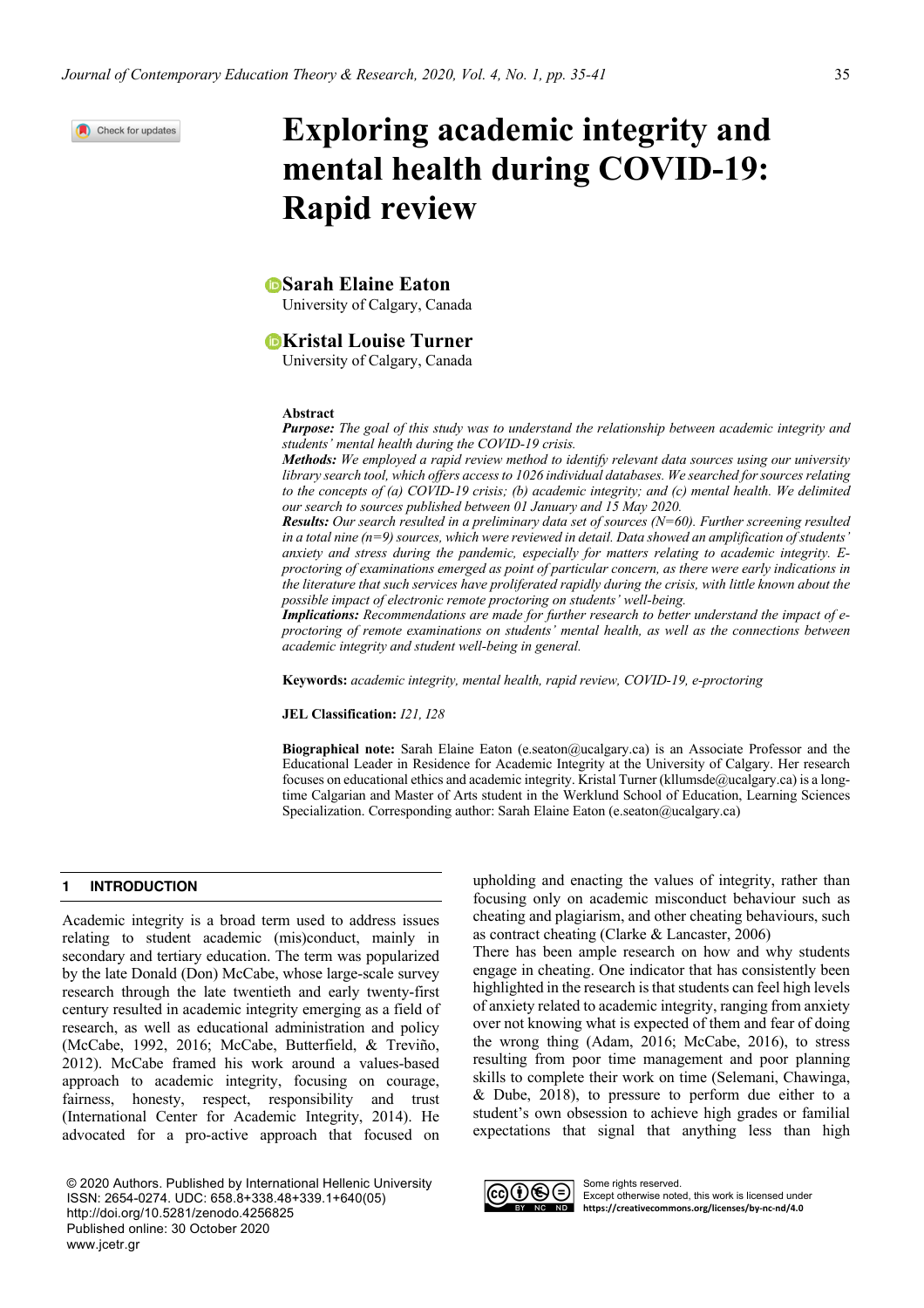achievement is unacceptable (McCabe, 2016; Selemani, Chawinga, & Dube, 2018). More recently, researchers have begun to pay more explicit attention to the links between academic misconduct and mental health (Tindall & Curtis, 2020), though this remains an underdeveloped area of academic integrity research.

In this paper, we examine the intersection of academic integrity and mental health during the COVID-19 crisis. We situate ourselves within the discipline of educational research, rather than health sciences or psychology. We are educators and make no claims of having medical expertise. Instead, the purpose of our inquiry was to explore the literature that emerged during the pandemic that highlighting any connections between stress, academic integrity and teaching and learning. To our knowledge, no previous research has examined this topic specifically. The research question that guided our rapid review was: What does the available evidence indicate about the relationship, if any, that exists between academic integrity and mental health during the Coronavirus pandemic?

#### **2 THEORETICAL BACKGROUND**

Because academic integrity research has been interdisciplinary, a variety of theoretical approaches have been used including the theory of planned behaviour (Harding et al., 2007); literary theory (Sutherland-Smith, 2008); cultural theory (Mahmud, Bretag, & Foltýnek, 2019; Leask, 2006); organizational theory (Bertram Gallant & Drinan, 2006) or critical theory, drawing specifically on power discourses in educational contexts (Adam et al, 2017; Howard, 1995; Sutherland-Smith, 2008). There is no single theoretical approach that dominates academic integrity research. More common has been a conceptual framing approach, which might be a better fit, due to the inherently practical nature of applied ethics in educational contexts.

One conceptual approach proposes that educational integrity research can be framed through a policy, moralistic or educational lens (Adam, 2016; Kaposi, & Dell, 2012). Although moralistic approaches were common in the twentieth century, today scholars advocate against positioning academic integrity in terms of moral binaries or ethical dichotomies and instead favour educational approaches that take a teaching and learning approach (Bertram Gallant, 2008). However, policy continues to play a role as a means to address violations of academic integrity (Bretag, Mahmud, East, et al. 2011).

#### **3 METHOD**

We employed a rapid review method for our project, which involves the rapid collection of sources with the goal of synthesizing the breadth of existing evidence on a given topic in quickly (Dobbins, 2017; Hartling et al., 2017). This method is considered to be a modified version of the systematic review method, which uses "*explicit and systematic methods to search for and identify multiple systematic reviews on related research questions in the same topic area for the purpose of extracting and analysing their*

*results across important outcomes*" (Pollock et al., 2020, n.p.). Rapid reviews are adapted from the systematic review approach for circumstances where timely information is a matter of some urgency. The rapid review method has been employed in previous academic integrity research to identify emerging and critical topics that merit deeper investigation (Eaton & Dressler, 2019; 2020).

We understood that "*available evidence*", for the purposes of our study, would include media reports and other information found in the public domain. This is due, in part, to the lag in publishing scholarly research. Our intention is for this rapid review paper to inform further data-driven research over time. As such, we focused on publicly available information available during the Coronavirus crisis itself, with media reports and news articles serving as a data sources for our rapid review. The rationale for the inclusion of news items is further addressed in the discussion.

#### *2.1 Search strategy*

We delimited our search to sources published between January 1 and May 15, 2020. We classified search terms under three broad categories: (a) COVID-19 crisis; (b) academic integrity; and (c) mental health.

Table 1: Rapid review search terms

| Category 1  | Category 2          | Category 3    |  |
|-------------|---------------------|---------------|--|
| COVID-19    | academic integrity  | mental health |  |
| Coronavirus | academic dishonesty | anxiety       |  |
|             | academic misconduct | stress        |  |
|             | exam cheating       |               |  |
|             | plagiarism          |               |  |
|             |                     |               |  |

In order to be included in our rapid review, a source had to include a minimum of one term from all three categories. Exact matches for search terms were conducted using the Boolean operator "*and*" between category words (e.g., "*COVID-19*" AND "*academic integrity*" AND "*mental health*"). We used our university library search tool, which offers access to 1026 individual databases. Unlike Google Scholar, the university database is agnostic in its searches, meaning it does not customize results based on location or previous searches, resulting in less bias and more rigour in the results. We delimited our sources to those published in English.

Citations were retrieved from the university library databases and imported into the reference management software Endnote (v. 9). Full-texts of sources, when available, were retrieved and imported into Endnote at the same time. We performed manual cross-checks the bibliographic data of each individual entry to ensure all the relevant details had been imported into Endnote accurately, making corrections and additions as needed to ensure records were as complete as possible.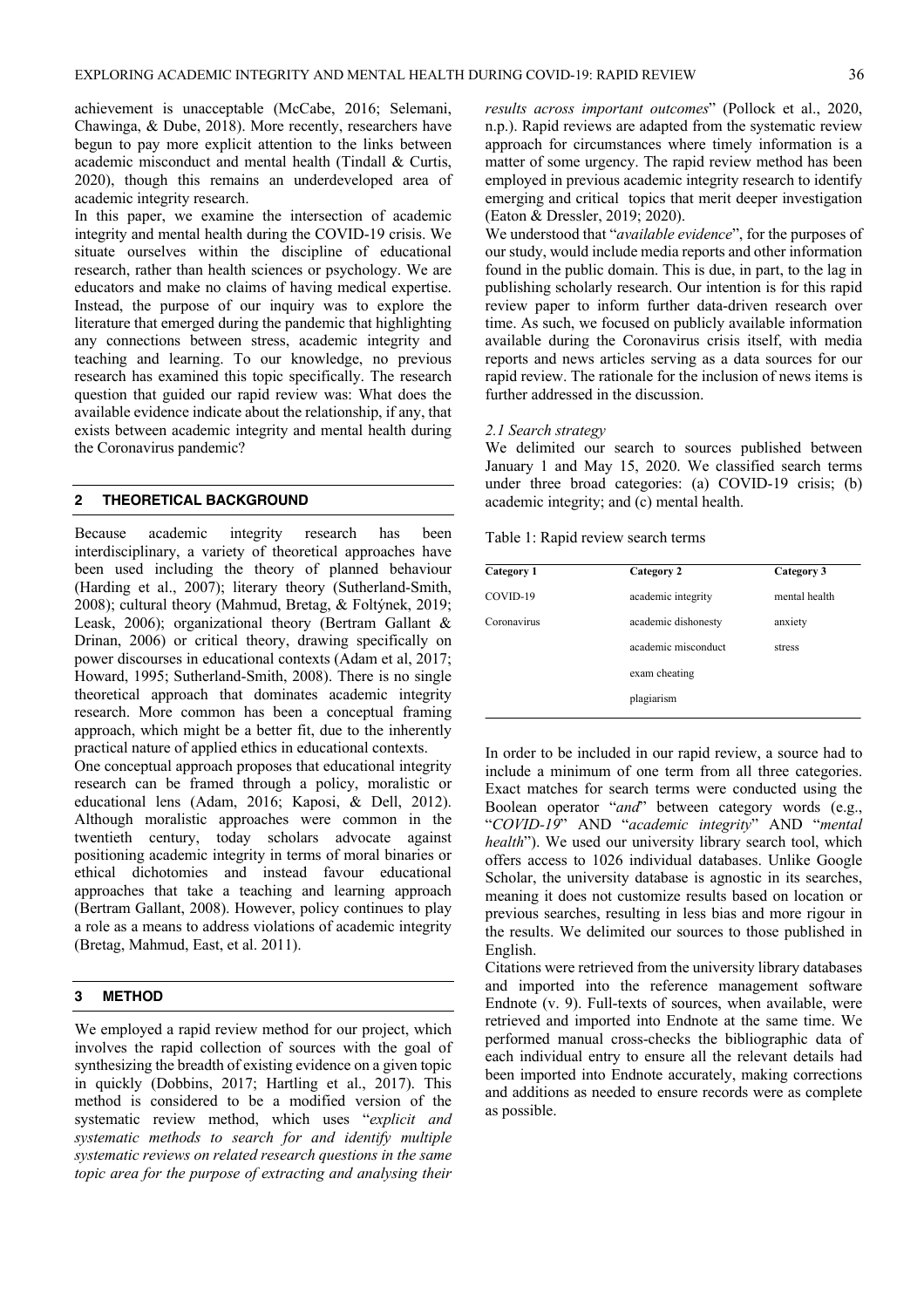#### **4 RESULTS AND ANALYSIS**

Our search resulted in a total of sixty sources (N=60). Of these, thirty-three were duplicates. Among the remaining twenty-seven, full texts were not available for five, leaving us with twenty-two sources to review. We classified thirteen of these as being on topics not related to education or being too superficial in nature to be included (e.g. "*tips and tricks*"). That left us with a total of nine sources, which we critically appraised (see Figure 1).

Figure 1: Flow diagram of rapid review selection criteria



#### *4.1 Critical Appraisal*

Our initial review of sources showed that many of them were journalistic in nature  $(n=7)$ . For that reason, we selected the Joanna Briggs Institute (JBI) Critical appraisal tool for text and opinion papers as the instrument to evaluate our sources (Joanna Briggs Institute, 2019). Because the JBI tools are intended for systematic, rather than rapid reviews, and are designed principally for use in health-related fields, we used a modified version of the JBI tool for our rapid review, which had an educational focus. (See Table 2).

Two of the sources (González-González et al, 2020; Williamson, B., 2020) were scholarly in nature. Of these, only one was empirical research (González-González et al, 2020). Upon closer inspection of the article, we noted that it was received by the journal on 16 March 2020 and published on 24 April, meaning that the life cycle of the article from submission to publication occurred during the Coronavirus crisis. The topic of the article was on electronic proctoring (eproctoring), also called online proctoring (Harwell, 2020) of remote exams. The topics of e-proctoring specifically or examinations generally, as they related to mental health, anxiety and stress were also addressed in seven additional sources (Erickson, 2020; Harwell, 2020; Kim, 2020; MacNamee, & Fogarty, 2020; May, 2020; Strauss, 2020a, 2020b).

Table 2: Critical appraisal overview using modified JBI approach for text/opinion sources

| Author(s)                                                                           | Type of<br>evidence  | <b>Source</b>                                  | Logic<br>evident | <b>Audience</b> |
|-------------------------------------------------------------------------------------|----------------------|------------------------------------------------|------------------|-----------------|
| Harwell, D. (2020)                                                                  | Newspaper<br>article | <b>Washington Post</b><br>(USA)                | <b>Yes</b>       | Public          |
| Erickson, A. (2020)                                                                 | Newspaper<br>article | <b>TCA</b> Regional<br>News (USA)              | <b>Yes</b>       | Public          |
| González-González.<br>C., Infante-Moro, A., Journal<br>& Infante-Moro, J.<br>(2020) | Article              | Sustainability<br>(Switzerland)                | Yes              | Academi<br>Ċ.   |
| Kim, Y. (2020)                                                                      | Newspaper<br>article | <b>TCA Regional News Yes</b><br>(USA)          |                  | Public          |
| MacNamee, D., &<br>Fogarty, S. (2020)                                               | Newspaper<br>article | UWire (Ireland)                                | Yes              | Public          |
| May, C. (2020)                                                                      | Newspaper<br>article | TCA Regional News Yes<br>(USA)                 |                  | Public          |
| Strauss, V. (2020a)                                                                 | Newspaper<br>article | <b>Washington Post</b><br>(USA)                | Yes              | Public          |
| Strauss, V. (2020b)                                                                 | Newspaper<br>article | <b>Washington Post</b><br>(USA)                | Yes              | Public          |
| Williamson, B.,<br>Bayne, S., & Shay, S. Editorial<br>(2020)                        | Scholarly            | Teaching in Higher<br>Education<br>(Routledge) | Yes              | Academic        |

E-proctoring involves the systematic remote visual (and sometimes auditory) monitoring of students in real time using web cameras to conduct of students as they take their examinations (González-González et al, 2020). Such services are often offered by third party vendors (González-González et al, 2020). Invigilation can either occur live, with another person watching via web cam from a different location, or by an artificial intelligence using facial recognition and eyetracking software (Harwell, 2020). Students might be taking their examinations in one country, such as the United States, while live proctors watch in real time from off-shore locations such as India, Jamaica, Panama, and the Philippines (Harwell, 2020). The vendor collects data such as "testtakers' browsing history, searches and online interactions with a group of website analytics providers" (Harwell, 2020, n.p.) Certain behaviours, such as looking off screen for more than a few seconds, leaving the room or having another person enter the camera frame can trigger alerts indicating possible breaches of academic integrity (Harwell, 2020). This has been highlighted as being concerning to students, as they worry even innocent actions might cause them to fail, adding anxiety to an already stressful situation.

Students' reactions while being e-proctored included being uncomfortable with the practice (Harwell, 2020; Kim, 2020); anger (Harwell, 2020); anxiety (Strauss, 2020b), crying (Harwell, 2020), nausea (Harwell, 2020), stress (MacNamee & Fogarty, 2020; Strauss 2020a), and vomiting into wastepaper bins on camera during the exam because they were not permitted to leave the room during the exam (Harwell, 2020). The financial stress of having to buy computers or web cams in order for e-proctoring to take place emerged as a secondary issue that might possibly be related to elevated levels of anxiety (Strauss, 2020a, 2020b), though the link between mental health and financial stress due to e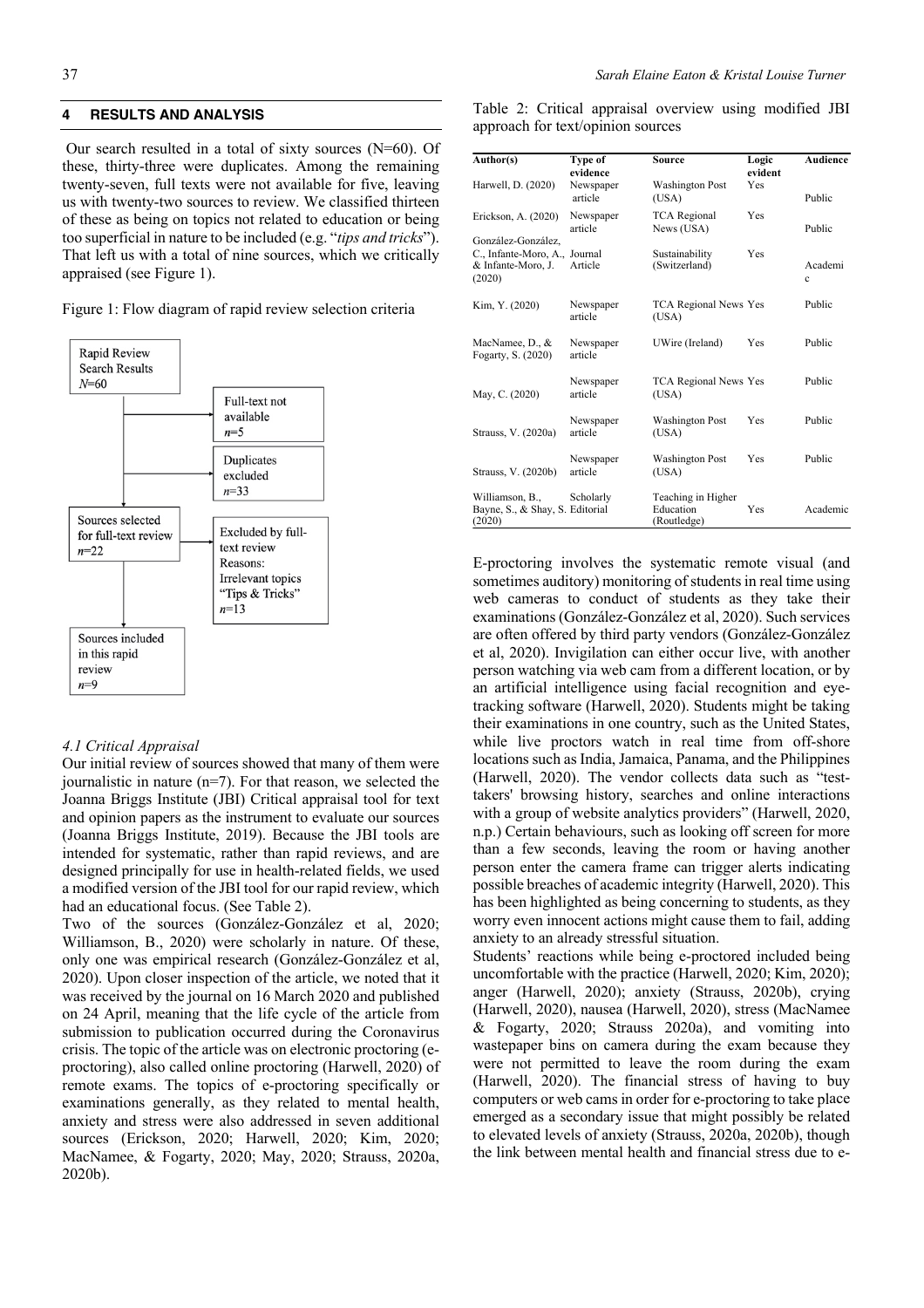proctoring services was not strongly established in this rapid review.

Finally, questions for students with disabilities requiring academic accommodations was noted (Strauss 2020a). The link between mental health and increased stress for students with disabilities was noted as a possible issue for future study, though it was noted that students with underlying health conditions might be disproportionately affected by the COVID-19 pandemic (Strauss, 2020a, b).

#### **5 DISCUSSION**

A number of items merit deeper exploration, with the most prominent being the possible links between e-proctoring and mental health concerns for students, as well as the role journalism plays in acting as an early alert system for academic integrity research topics

#### *5.1 The link between e-proctoring and mental health*

We note that none of the eight sources that specifically addressed the topic of student mental health with remote exams and e-proctoring included empirical data, we speculate that the reason this could be because empirical studies have yet to be conducted on this subject. The fact that eight of nine sources mentioned exams and/or online proctoring as a point of concern is noteworthy, pointing to an urgent need to rigorously explore what relationship, if any, exists between e-proctoring services and students' mental health. The proliferation of e-proctoring services has escalated rapidly on a worldwide scale during the COVID-19 crisis, with little empirical evidence about what impact such services, and in particular, the phenomenon of remote surveillance under testing conditions, might be having on students emotional or physical well-being.

We acknowledge that stress during examinations is normal, but it seems there may be emerging evidence that eproctoring exacerbates stress levels far beyond what might be normally experienced during a face-to-face exam. It is not known to what extent the stress from e-proctoring or taking exams during the coronavirus crisis might differ from stress under normal examination conditions, though available evidence points to the need for deeper investigation to better understand the impacts of e-proctoring on students' mental health. Another point that is not addressed in the literature we reviewed is the contextual factor of the student-teacher connection. It has been established in the literature that academic misconduct is less likely to occur when students believe their instructors care about them (McCabe, 1992,1993). It is not known what effect outsourcing examination invigilation to a third party, effectively removing it as an instructional responsibility, could have on students' perceptions that their instructors care about them. Many questions remain about the effect of e-proctoring services on students' well-being.

*5.2 Concerns about privacy and data collection and storage* We noted that data collection and storage, as well as privacy infringement were mentioned in multiple sources (González-González et al., 2020; Harwell, 2020; Strauss 2020b; Williamson, Bayne, & Shay, (2020). In addition to the

sources identified through our rapid review, we note that the topic of e-proctoring of examinations has been prevalent in the news in 2020, with more than one reporter alluding to Orwellian-type surveillance of students (Flaherty, 2020; Hubler, 2020). The links between privacy infringement of eproctoring and mental health were not directly established in this rapid review but could point to a possible area for future research.

*5.3 Considerations for the commodification of higher education through academic integrity products and services* On a broader level, the proliferation not only of surveillance, but of surveillance capitalism (Williamson et al., 2020, Zuboff, 2019), the gathering of human data for profit (Zuboff, 2019), in educational contexts was an underlying theme in some sources. In one source we reviewed, a particular company reportedly estimated their business would increase by four to five times in 2020 alone (Harwell, 2020), resulting in what was noted to be "explosive growth" (Harwell, 2020, n.p.) of the industry. The size of the online proctoring industry remains unknown, though one industry report projected that it could be up to \$10 Billion USD by 2026 (Learning Light, 2019).

The full impact of surveillance in educational contexts is not yet known. However, we might look to the case of textmatching software (TMS) (also known as plagiarism detection software) for clues. TMS began to proliferate at the turn of the millennium (Groark, Oblinger & Choa, 2001). Its use has been contested on the grounds that the products may not always work as marketed and start with an assumption of student guilt (Howard, 2013; Williams, 2007), and may serve to propagate outdated moralistic approaches that modern scholars and advocates advise against.

Others have pointed out that such services may infringe upon students' intellectual property rights (Foster, 2002). The infringement upon intellectual property rights became the central issue in a legal case in Canada when a student, Jesse Rosenfeld, took McGill University to court over the use of Turnitin, objecting to the university's requirement that his academic work be scanned by the product. The courts found in favour of the student (Charbonneau, 2004; Strawczynski, 2004) and the university dropped their license for the product following the lawsuit. Although the use of text-matching software has become ubiquitous in other countries, its use in Canada remains much more limited as a result, in part, of the legal precedent that was set by this case. This example demonstrates how cases of students' rights with regards to the use of academic integrity products and might ultimately be overlooked unless students themselves take the issue outside of the university to the courts. If the court finds in favour of the student it might change the trajectory of how academic integrity products are implemented in a particular jurisdiction.

#### *5.4 Journalism as an early alert in academic integrity research areas*

We anticipated that some of the available evidence at this point would be through media stories, rather than scholarly ones. Typically, in a rapid review, news items might be eliminated, as they are not scientific in nature. However, in the field of academic integrity, news stories have previously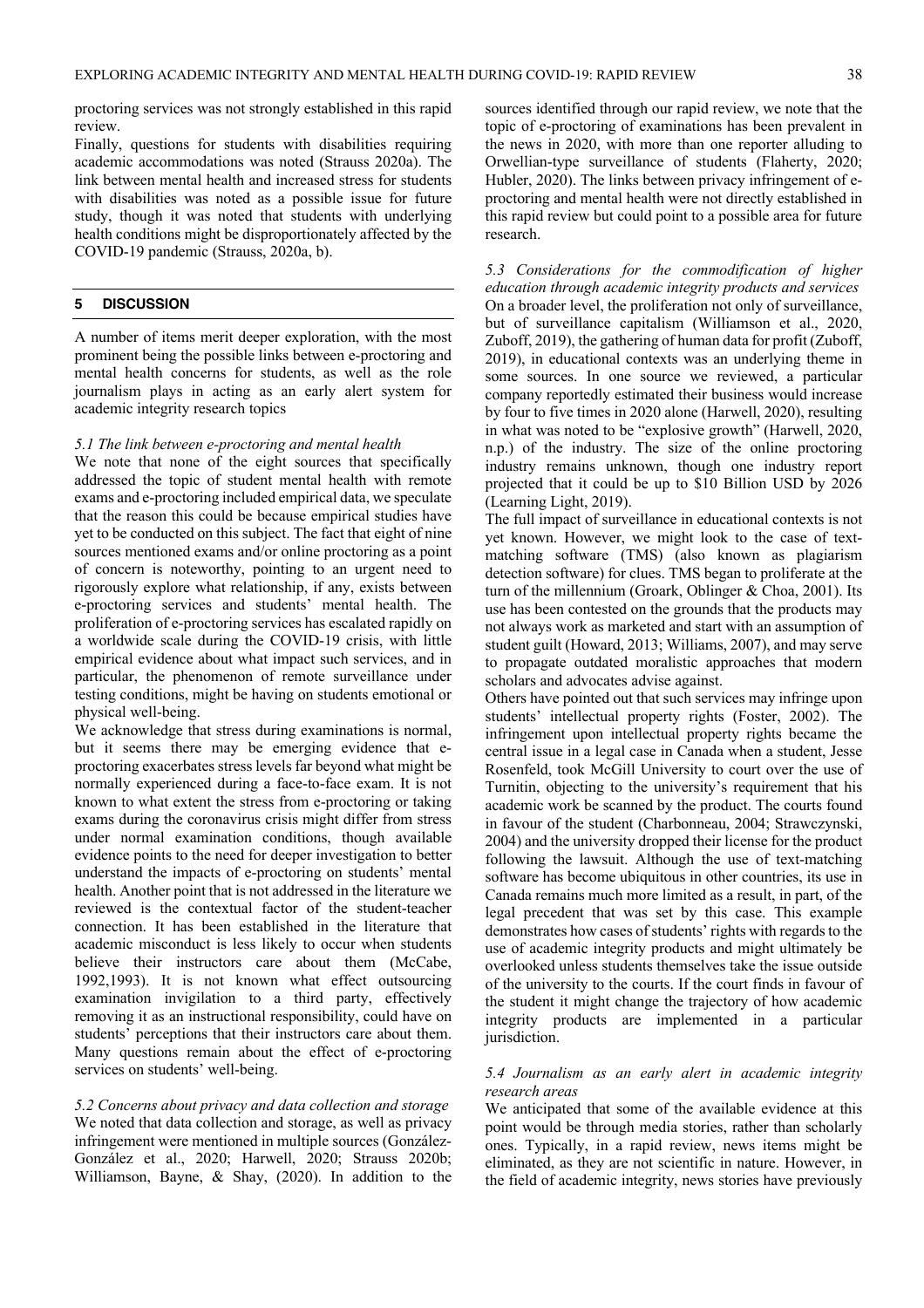not only preceded deeper research into a topic but have prompted it. One example is the issue of contract cheating. The practice of commercial academic outsourcing can be traced back to at least the 1970s when the first lawsuits were launched against term paper mills in the United States (McCormick & Whaley, 2014). The term "contract cheating" was first coined in 2006 as an umbrella term to describe all types of academic outsourcing, including computer coding assignments, for example (Clarke & Lancaster, 2006).

Journalists media uncovered large-scale online contract cheating among thousands of students in Australia, facilitated by a company called MyMaster (McNeilage & Visentin, 2014; Visentin, 2015). The scale of the problem was reported extensively in the media. Subsequent to the awareness raised by the press, the topic of contract cheating became an issue of national concern, leading to the development of a research agenda in that country that has resulted in a robust body of published research. Numerous studies received funded by the Australian government, as evidenced in the authors' acknowledgements in their publications (Bretag, Harper, Burton, Ellis, et al. 2019a, 2019b; Ellis, van Haeringen, Harper, Bretag, 2019; Harper, Bretag, & Rundle; 2020).

Similarly in the UK, it was after contract cheating was identified by the press as occurring among tens of thousands of students there (Dean, 2016; Mostrous & Kenber, 2016), with journalists estimating the size of the industry to be worth around £100 Million at the time (Dean, 2016), that policy makers began paying closer attention. This led to the involvement of the national Quality Assurance Agency (QAA), which has gone on to raise awareness, provide support to educators and provide guidance to the government on the topic (QAA, 2016; 2017). We are not suggesting that researchers take their cues from journalists, but rather that researchers be attentive to concerns identified by the press that might indicate the need for rigorous scholarly inquiry to better understand underlying complexities from a scientific perspective.

Receiving government funding not only supports research, it legitimizes it and this has certainly been the case with academic integrity research (Eaton & Edino, 2018). Similarly, when national quality assurance bodies become involved, the topic gains further credibility and attention on a larger scale. Academic integrity remains an underdeveloped area of educational research when compared with other topics, such as assessment (Macfarlane, Zhang, & Pun, 2014). If that is so, then the links between student mental health and academic integrity remain even less developed. Although the links between stress and academic misconduct has been acknowledged in previous research (Blum, 2016; Leask, 2006; Paterson, Tayor, & Usick, 2003), rarely has the relationship between mental health an academic integrity been a primary focus of study, with few exceptions (see Tindall & Curtis, 2020).

There is an urgent need to better understand the connections between students' well-being and academic integrity, particularly in relation to commercial academic integrity products and services that are being licensed for use with tens of millions of students worldwide. We ought to be particularly concerned about the use of surveillance technology in educational contexts.

#### *5.5 Limitations*

The amount of time available to conduct a rapid review impacts the extent to which a comprehensive search for all available evidence is possible (Dobbin, 2017). This rapid review was conducted between May 5 and May 24, 2020 and prepared specifically for this special issue. Although we have made every effort to ensure a thorough and rigorous review, we acknowledge that our search results are not exhaustive. We noted that even after we concluded our collection of sources, news stories about academic misconduct and mental health during the coronavirus crisis, and e-proctoring in particular, continued to emerge (see for example, Chrysanthos, 2020). As such, we offer our results not as conclusive, but rather as a point of departure for discussion and future research.

An additional limitation of our study was that it was conducted in English. We acknowledge the relevance and importance of diverse perspectives on a given topic in a variety of languages. We call upon educational research colleagues in diverse language contexts to expand on our research to better understand how or if evidence might differ in other regions.

#### **5 CONCLUSION**

Our rapid review of literature linking mental health, academic integrity and the coronavirus crisis has surfaced the topic of e-proctoring as an area about which little is known in terms of its impact not only on students integrity, but also on their well-being. We conclude with a call to action for researchers with expertise in mental health and educational ethics to undertake collaborative research to better understand the impact of e-proctoring on students. More broadly, we urge educators, administrators and health care professionals to examine broader issues relating to mental health and academic integrity, as the connections have yet to be fully explored and understood. Finally, the impact on students' overall well-being of attempting to complete their studies during a global pandemic will not be known for some time yet, but it is a subject of utmost importance, particularly in terms of long-term effects that may affect students even after they have completed their studies.

#### **REFERENCES**

- Adam, L. (2016). Student perspectives on plagiarism. In T. Bretag (Ed.), Handbook of academic integrity (pp. 519-535). Singapore: Springer Singapore.
- Adam, L., Anderson, V., & Spronken-Smith, R. (2017). 'It's not fair': Policy discourses and students' understandings of plagiarism in a New Zealand university. Higher Education, 74(1), 17-32. doi:10.1007/s10734-016-0025-9
- Bertram Gallant, T. (2008). Academic integrity in the twenty-first century: A teaching and learning imperative. Hoboken, NJ: Wiley.
- Bertram Gallant, T., & Drinan, P. (2006). Organizational theory and student cheating: Explanation, responses, and strategies. The Journal of Higher Education, 77(5), 839-860. https://doi.org/10.1353/jhe.2006.0041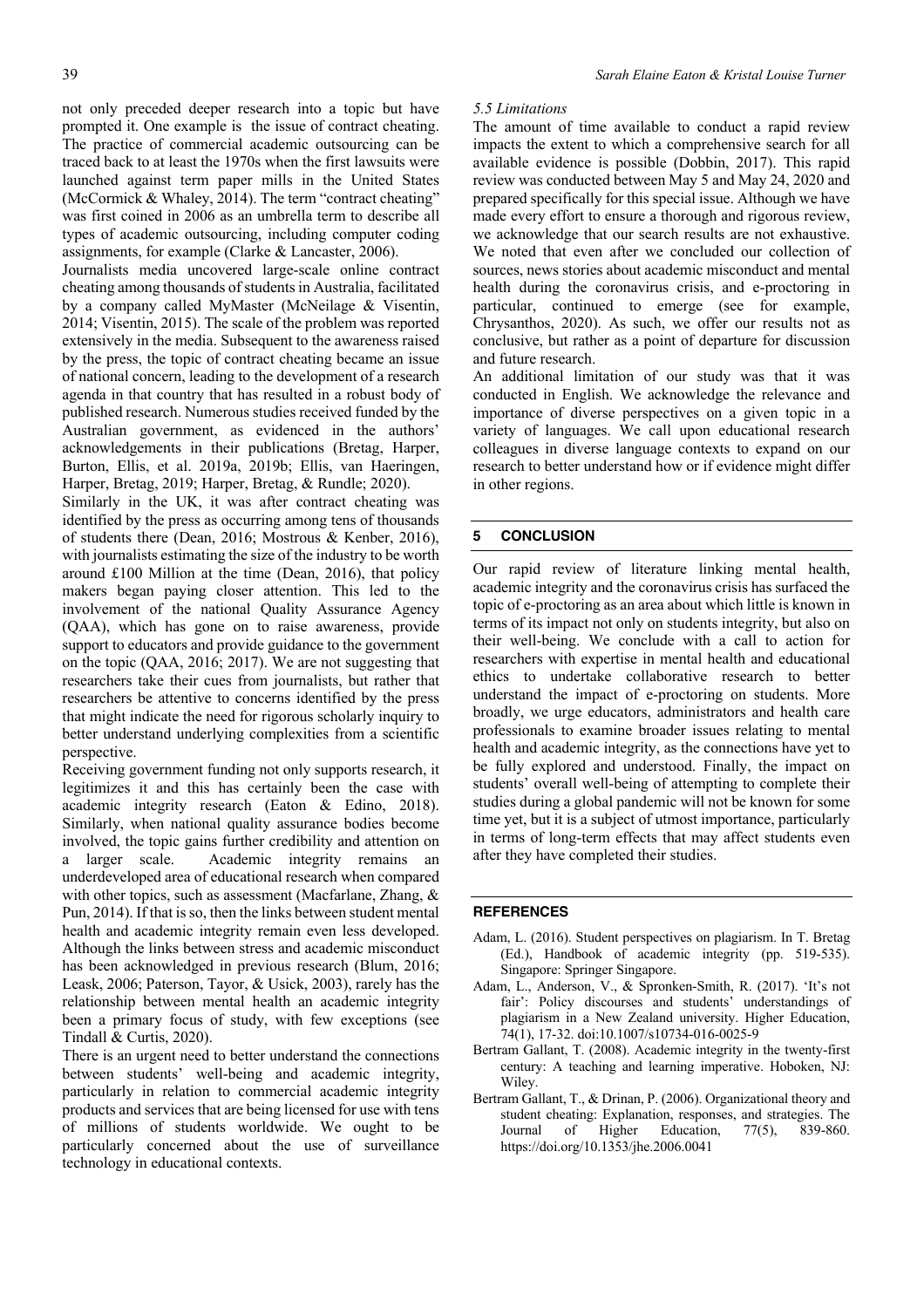- Blum, S. D. (2016). What it means to be a student today. In T. Bretag (Ed.), Handbook of academic integrity (pp. 383-406). Singapore: Springer.
- Bretag, T., Harper, R., Burton, M., Ellis, C., Newton, P., Rozenberg, P., . . . van Haeringen, K. (2019a). Contract cheating: A survey of Australian university students. Studies in Higher Education, 44(11), 1837-1856.

doi:https://doi.org/10.1080/03075079.2018.1462788

- Bretag, T., Harper, R., Burton, M., Ellis, C., Newton, P., van Haeringen, K., . . . Rozenberg, P. (2019b). Contract cheating and assessment design: exploring the relationship. Assessment & Evaluation in Higher Education,  $44(5)$ ,  $676-691$ . https://doi.org/10.1080/02602938.2018.1527892
- Bretag, T., Mahmud, S., East, J., Green, M., & James, C. (2011). Academic integrity standards: A preliminary analysis of the Academic integrity policies at Australian Universities. Paper presented at the Proceedings of AuQF 2011 Demonstrating Quality, Melbourne.
- Charbonneau, L. (2004). The cheat checker: the use of Turnitin.com to combat plagiarism is raising passions on Canada's campuses. University Affairs, 45(4), 16-20.
- Clarke, R., & Lancaster, T. (2006). Eliminating the successor to plagiarism: Identifying the usage of contract cheating sites. Paper presented at the Second International Plagiarism Conference, The Sage Gateshead, Tyne & Wear, United Kingdom.
- Chrysanthos, N. (2020, May 22). 'You're being watched and recorded, every breath': Students unsettled by exam software. The Sydney Morning Herald. Accessed 23 May 2020 at 08:37 https://www.smh.com.au/national/nsw/you-re-being-watchedand-recorded-every-breath-students-unsettled-by-examsoftware-20200519-p54ucb.html
- Curtis, G., Cowcher, E., Greene, B., Rundle, K., Paull, M., & Davis, M. (2018). Self-control, injunctive norms, and descriptive norms predict engagement in plagiarism in a theory of planned behavior model. Journal of Academic Ethics, 16(3), 225-239. https://doi.org/10.1007/s10805-018-9309-2
- Dean, S. (2016). Essay writing industry 'booms' as students demand tailor-made coursework. The Telegraph. Accessed January 2, 2020 at 10:00 https://www.telegraph.co.uk/business/2016/05/29/essaywriting-industry-booms-as-students-demand-tailor-madecour/
- Dobbins, M. (2017). Rapid review guidebook: Steps for conducting a rapid review. Accessed May 14 2020 at 10:00 https://www.nccmt.ca/uploads/media/media/0001/01/a816af7 20e4d587e13da6bb307df8c907a5dff9a.pdf
- Eaton, S. E., & Dressler, R. (2019). Multilingual essay mills: Implications for second language teaching and learning. Notos, 14(2), 4-14. Retrieved from http://hdl.handle.net/1880/110695
- Eaton, S. E., & Dressler, R. (2020). Multilingual essay mills: The need for research beyond English language commercial providers. In T. Bretag (Ed.), A research agenda for academic integrity (pp. 152-162). Cheltenham, UK: Edward Elgar Publishing.
- Eaton, S. E., & Edino, R. I. (2018). Strengthening the research agenda of educational integrity in Canada: A review of the research literature and call to action. International Journal of Educational Integrity, 14(1). doi:https://doi.org/10.1007/s40979-018-0028-7
- Ellis, C., van Haeringen, K., Harper, R., Bretag, T., Zucker, I., McBride, S., Saddiqui, S. (2019). Does authentic assessment assure academic integrity? Evidence from contract cheating data. Higher Education Research & Development, 1-16. https://doi.org/10.1080/07294360.2019.1680956
- Erickson, A. (2020, March 29). Teaching college remotely: Faculty, staff and students share their experiences as they transition into a new normal. Tribune Content Agency TCA Regional News.

Accessed 14 May 2020 at 10:05 from ProQuest Business Premium Collection.

Flaherty, C. (2020, May 11). Big Proctor. Inside Higher Ed. Retrieved from the state of the state of the state of the state of the state of the state of the state of the state of the state of the state of the state of the state of the state of the state of the state of the state of https://insidehighered.com/news/2020/05/11/online-

proctoring-surging-during-covid-19

- Foster, A. L. (2002). Plagiarism-detection tool creates legal quandary. Chronicle of Higher Education, 48(36), A37-A38.
- González-González, C., Infante-Moro, A., & Infante-Moro, J. (2020). Implementation of E-Proctoring in Online Teaching: A Study about Motivational Factors. Sustainability, 12(8), 3488. https://doi.org/10.3390/su12083488
- Groark, M., Oblinger, D. G., & Choa, M. (2001). Term paper mills, anti-plagiarism tools, and academic integrity. Educause Review, 40-48. Retrieved from https://net.educause.edu/ir/library/pdf/erm0153.pdf
- Harding, T. S., Mayhew, M. J., Finelli, C. J., & Carpenter, D. D. (2007). The theory of planned behavior as a model of academic dishonesty in engineering and humanities undergraduates. Ethics & Behavior, 17(3), 255-279. https://doi.org/10.1080/10508420701519239
- Harper, R., Bretag, T., & Rundle, K. (2020). Detecting contract cheating: Examining the role of assessment type. Higher Education Research & Development, 1-16. https://doi.org/10.1080/07294360.2020.1724899
- Hartling, L., Guise, J.-M., Hempel, S., Featherstone, R., Mitchell, M. D., Motu'apuaka, M. L.,Umscheid, C. A. (2017). Fit for purpose: perspectives on rapid reviews from end-user interviews. Systematic Reviews, 6(1), 32. https://doi.org/10.1186/s13643-017-0425-7
- Harwell, D. (2020, April 1). Mass school closures in the wake of the coronavirus are driving a new wave of student surveillance. Washington Post. Retrieved 14 May 14 2020 at 10:30 from Gale One General File https://www.washingtonpost.com/technology/2020/04/01/onli ne-proctoring-college-exams-coronavirus/
- Howard, R. M. (1995). Plagiarisms, authorships, and the academic death penalty. College English, 57(7), 788-806.
- Hubler, S. (2020). Keeping Online Testing Honest? Or an Orwellian Overreach? New York Times. Accessed 20 May 2020 at 17:50 https://www.nytimes.com/2020/05/10/us/online-testingcheating-universities-coronavirus.html
- International Center for Academic Integrity (ICAI). (2014). The fundamental values of academic integrity (2nd ed.). Accessed 5 May 2020 at 10:00 https://academicintegrity.org/wpcontent/uploads/2017/12/Fundamental-Values-2014.pdf
- Joanna Briggs Institute. (2019). JBI Reviewer's Manual. Accessed 20 May 2020 at 19:00 https://wiki.joannabriggs.org/display/MANUAL/JBI+Review er%27s+Manual
- Kaposi, D., & Dell, P. (2012). Discourses of plagiarism: moralist, proceduralist, developmental and inter-textual approaches. British Journal of Sociology of Education, 33(6), 813-830. https://doi.org/10.1080/01425692.2012.686897
- Kim, Y. (2020, May 4). UW professors rethink final exams, mark bittersweet end of year. Tribune Content Agency TCA Regional News. Accessed 14 May 2020 at 11:00 from ProQuest Business Premium Collection.
- LearningLight.com. (2019, February 19). Online Proctoring / Remote Invigilation – Soon a Multibillion Dollar Market within eLearning & Assessment. Accessed 23 May 2020 at 08:30 https://www.learninglight.com/remote-proctoringinvigilation-market/
- Leask, B. (2006). Plagiarism, cultural diversity and metaphor implications for academic staff development. Assessment & Evaluation in Higher Education, 31(2), 183-199. https://doi.org/10.1080/02602930500262486